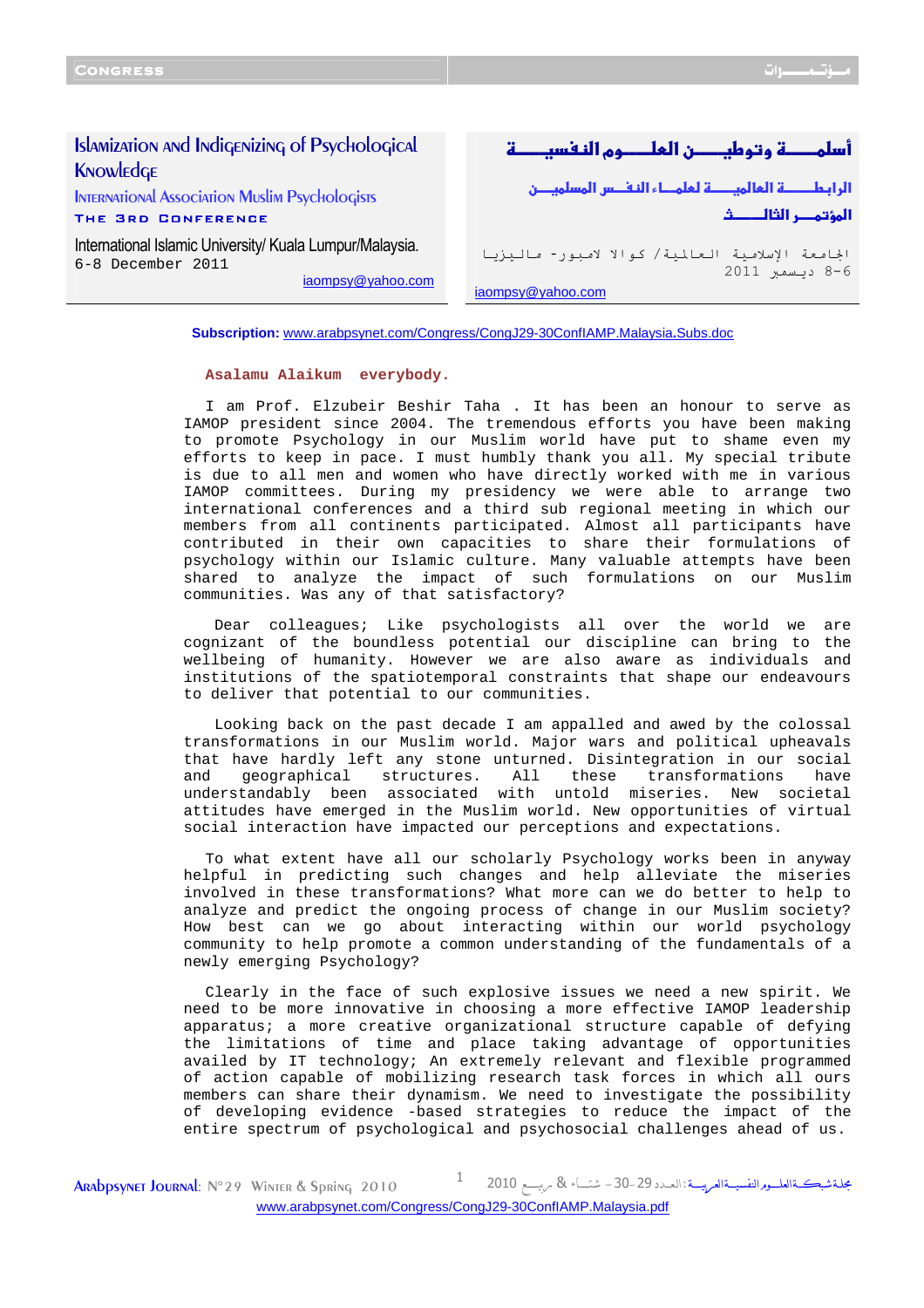Psychology is our profession and obsession. Our involvement is not in need of encouragement. Let us make the KL meeting in October 2011 a landmark in the history of IAMOP.

Thank you.

### **Introduction**

In collaboration with International Islamic University of Malaysia, the **International Association Muslim Psychologists (IAOMP)** is to convene its:

3rd international scientific conference on the theme:

Islamization and Indigenizing of Psychological Knowledge

### **Conference Date & Venue**

Date: 8-6/12/2011

Location: Malaysia

International Islamic University/ Kuala Lumpur/Malaysia.

#### **Conference Language(s)**

Papers are accepted in either Arabic or English. Simultaneous translation is available.

### **Target Participants**

1- Departments of psychology.

2- Societies for psychological studies.

3. Psychiatric units and counseling centers in the Muslim world.

4- Related regional and international institutions.

5- Individual psychologists.

# **Conference Objectives**

1. Islamize and indigenize and better adapt Psychological knowledge, to suit Muslim cultural and social environment.

3. Enhance awareness, among Muslim psychology scholars and students, of the need to nurturing psychological scholarship and practice within Muslim divine guidance.

4. Better network, and unite efforts of, Muslim psychologists to assist provide advanced solutions to diverse contemporary individual and societal problems and challenges.

5. Broaden the base of moderation (Wasatiya) through authentication and Islamization of psychological scholarship.

6. Engage (Muslim Psychology scholars) in dialogue within a wider international psychological scholarship environment.

Elzubeir

**--ــــــــ** 

بالتعاون مع: كلية الدراسات الإنسانية ( قسم علم النفس و ) المعهد الدولي للفكر الإسلامي والحضارة (ISTAC (والجامعة الإسلامية العالمية بماليز يا مؤتمرها العلمى الثالث . تحت شعار :

أسلمة وتوطين العلوم النفسية

 **رــــــــ
 و-ـــــــــ ن ا ـــــــــــــ** 

التاريخ 8-6: ديسمبر 2011 .

المكان : ماليزيا

الجامعة الإسلامية العالمية/ كوالا لامبور

```
ــــــــــــ ا
ـــــــــــــ
```
تقدم كل أنشطة المؤتمر بإحدى اللغتين العربية أو الإنجليزية مع توافر الترجمة الفورية .

**أهـــــــــــاف ا ــــــــــــ** 

1. المساهمة في توطين العلوم النفسية في المجتمعات الإسلامية.

2. المساهمة في رفع الوعي لدي المشتغلين بعلم النفس وطلابه بضرورة ضبط الممارسات المهنية والبحثية وفق معطيات الهدي الرباني.

3. المساهمة في توثيق الروابط بين علماء النفس المسلمين وتوحيد جهودهم في تقديم الحلول الناجعة للمشكلات الفردية والاجتماعية المعاصرة .

4. المساهمة في ترسيخ الوسطية منهجا وسلوكا من خلال تأصيل وأسلمة العلوم النفسية .

5. خلق فرصة للحوار والتلاقح العلمي والفكري بين مختلف الرؤى النفسية.

6. تعزيز دور المناهج التربوية في بناء الهوية الإسلامية .

7. رفع قيم الانتماء ووحدة الأمة عبر وحدة المناهج وأهدافها.

8. تعزيز دور علم النفس عبر الثقافي والإيجابي في مجتمعاتنا الإسلامية والمجتمعات ألآخري.

9. تعزيز دور علم النفس عبر الثقافي في تحقيق التعايش والسلام والتنمية المستدامة .

10. التلاحق والتلاحم والتعارف والتعاون بين علماء النفس المسلمين في بلاد الإسلام المختلفة

11. المساهمة في تعديل الإدراك النمطي المشوه للمسلمين لدى غيرهم

12. صياغة ميثاق أخلاقي يوجه الممارسة النفسية لعلماء النفس المسلمين.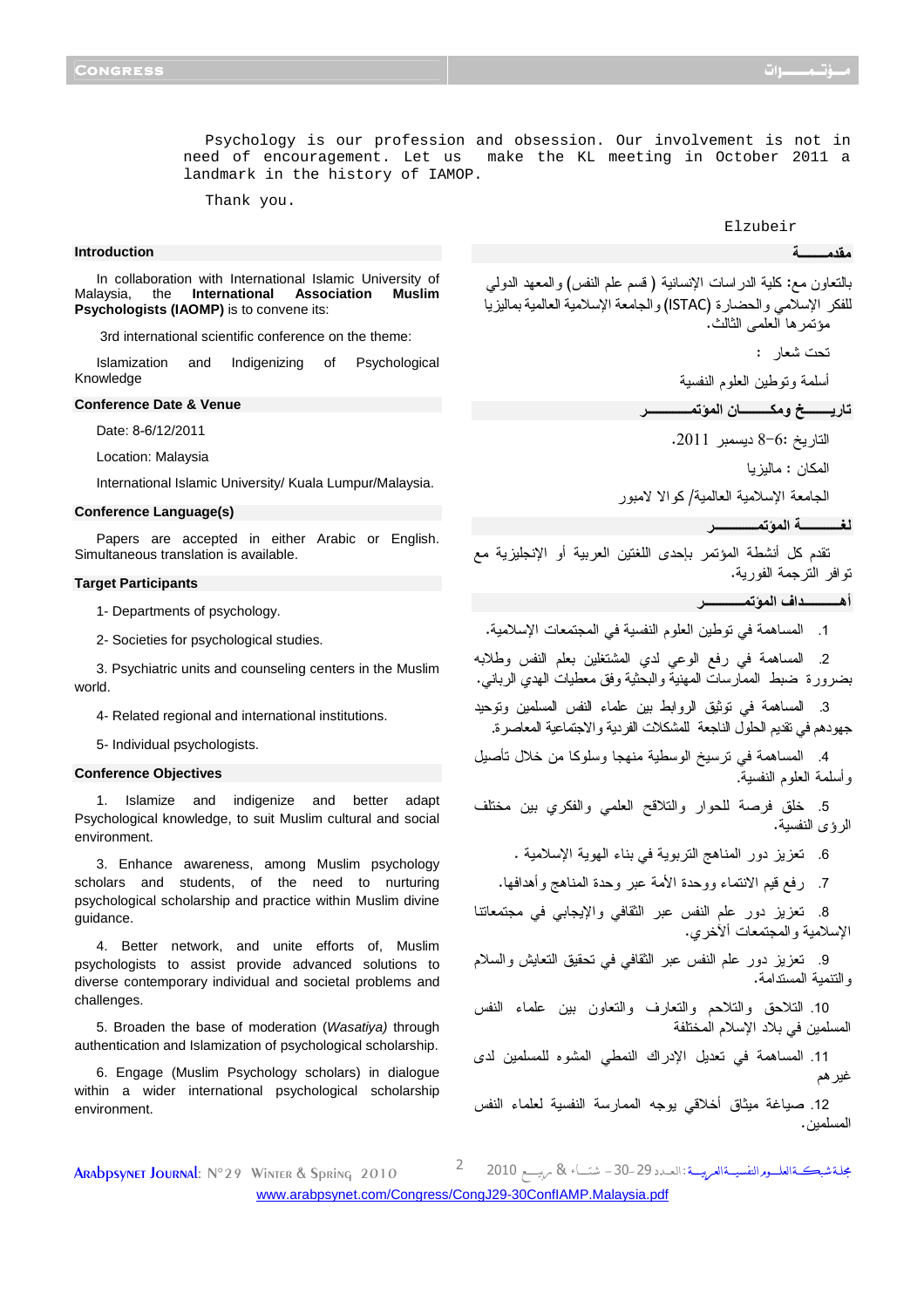### **Conference Issues**

1-Research conducted by contemporary Muslim psychologists: achievements, aspirations and guiding principles.

2-Muslim psychologists in practice in a globalized age.

3- Muslim psychological practice: paradigm and methods.

4- Vision(s) for future psychological research.

5-Psychological concepts between the Muslim psychological heritage and contemporary psychology.

6-Institutions of psychological scholarship and practice: An evaluation.

7-Strength and weaknesses of contemporary psychology: A scientific and cultural perspective.

8-Strengthening the role of educational curricula in building the Islamic identity.

9-Raise the values of belonging and unity of the nation through standardization of curricula and curricula objectives.

10-Strengthening the role of cross-cultural psychology and positive psychology in Islamic society.

11-Strengthening the role of psychology in multi-cultural coexistence, peace and sustainable development.

12-Evaluating psychological methods in Muslim universities: a Muslim civilizational perspective.

13-Muslim contribution for the advancement of humanity..

14-Human resource development in the Muslim world.

15-Adapting and indigenizing psychometric in a Muslim environment.

16-Islam and psychological health.

17-Phenomena of violence and extremism.

18-Giftedness in Islam.

19-Brain draining the Muslim world in the West and inter-Muslim state migration.

20-The role of Muslim psychologists in addressing societal conflicts in the Muslim world.

21Vision(s) on the identity of the modern Muslim.

# **Training Workshops**

To be identified later.

#### **Symposium**

1. To be identified later.

### **Procedural Session**

1. Restructuring IAOMP.

## **Round Table Debates**

1. Ways and means to advance networking of Muslim psychologists across the countries of the Muslim world and beyond.

2. State of translation of psychological knowledge in the Muslim world

**-ــــ ور ا ـــــــــــــ** 

• جهود علماء النفس المسلمين المعاصرين ...المنجزات .. التطلعات ... الموجهات .

• دور ا لعلماء المسلمين في تفاعلات العولمة والحوار الحضاري .

- المنهج النفسي الإسلامي بين النظرية والتطبيق.
- الرؤى الإسلامية لمستقبل البحث في ميادين علم النفس.

• المفاهيم النفسية في التراث النفسي الإسلامي وعلم النفس الحديث ..

• علم النفس الإيجابي ودوره في قضايا التعايس والسلام والتنمية .

- علم النفس التطبيقي وجودة الحياة في العالم الإسلامي.
	- كونية التعليم وانعكاسها على بناء الأمة الإسلامية .

• علم النفس في العصر الحديث الفعالية والقصور من منظور علمي وحضاري .

• تقويم المناهج النفسية بجامعات العالم الإسلامي وفق رؤ ية حضارية إسلامية.

- التنمية البشرية في العالم الإسلامي.
- حركة القياس النفسي وتوطينه في البيئات الإسلامية .
	- دور الدين الإسلامي في تحقيق الصحة النفسية .
		- ظاهرة العنف والتطرف والتعصب .
		- رعاية الموهبة والإبداع في الإسلام .
- ظاهرة هجرة العقول الإسلامية للغرب وقضايا الهجرة البينية

• المشكلات المجتمعية في البلدان الإسلامية ودور عالم النفس المسلم في حلها .

- قضايا الأسرة في العالم الإسلامي .
- رؤى ودراسات في شخصية المسلم المعاصر .

• دراسات في علم النفس عبر الثقافي (الثقافات الإسلامية البينية مع الثقافات الأخرى)

# **ا رآــــــــــــــن**

.

- 1- أقسام علم النفس في الجامعات .
- 2- الجمعيات النفسية في العالم الإسلامي.

3- مستشفيات الطب النفسي ومراكز الإرشاد ومؤسسات الخدمة والبحث النفسي.

- 4- المؤسسات الإقليمية والدولية ذات الصلة .
	- 5- الأفراد ذوي العلاقة بالعمل النفسي .

مجلة شبكـــةالعلـــوه النفسيــةالعربيـــة : اا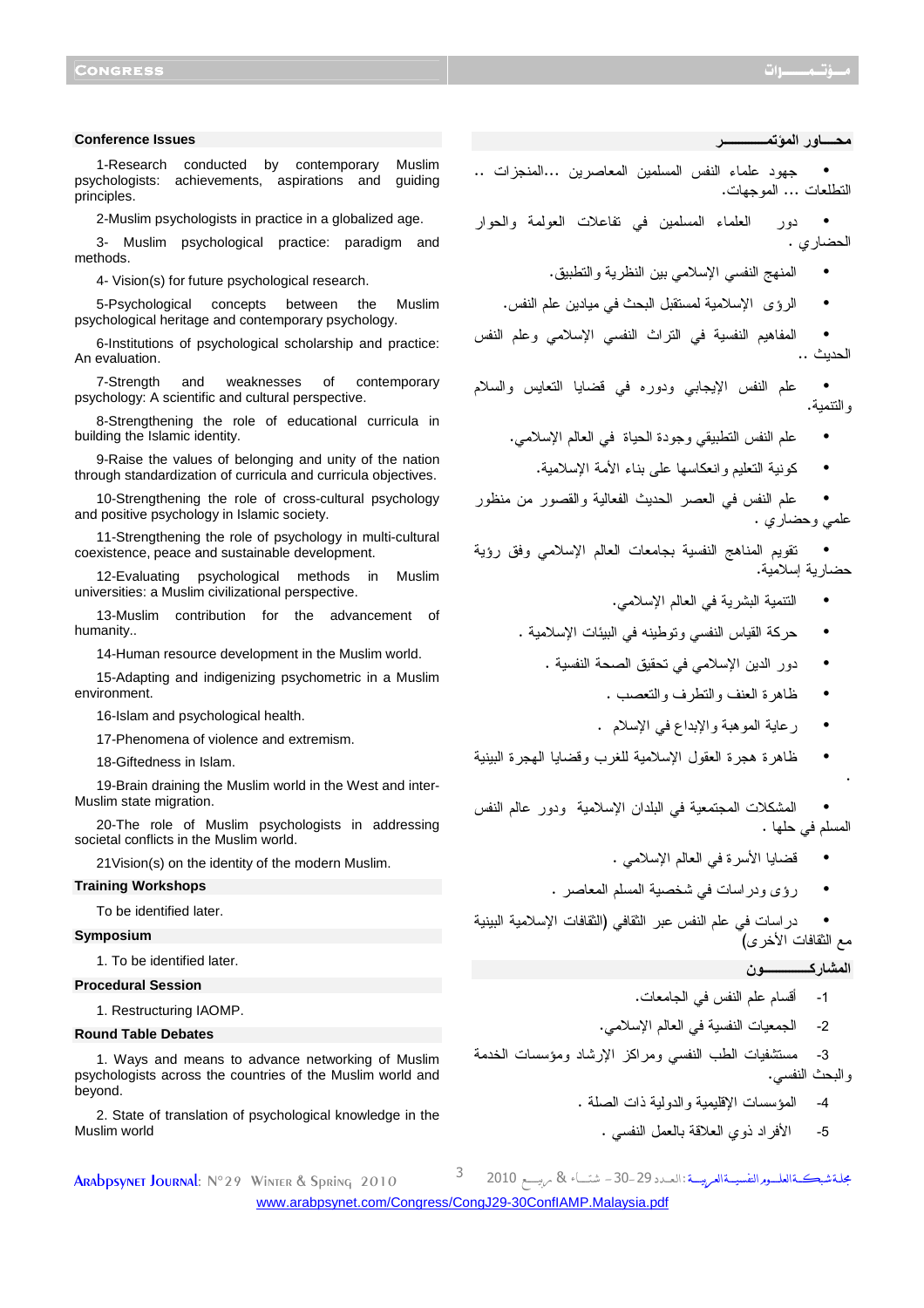#### **Organizational Information**

1. Papers will be presented either in the form of oral presentations or as electronic posters.

2. Participants are required to comply, strictly, with scientific method and tradition in writing scientific papers.

3. Only abstracts delivered to the COC on time will be published in the conference book. Those handed over after the deadline might be presented orally.

4. Abstracts shall not exceed 250 words. Abstracts exceeding this word limit will not be accepted. Participant's full address, telephone number and email are to be stated clearly in the abstract.

5. Abstracts shall be delivered both in a hard and soft copy.

6. Papers are to focus on theoretical and applied psychological issues. Priority will be given to papers dealing with contemporary challenges in relation to psychological scholarship.

7. Conferences Scientific Committee (CSC) will inform authors whose abstracts are accepted to deliver full papers. Abstracts will be sorted out in accordance of a topical order.

8. Oral presentations shall be made in transparent slides or other multimedia to enable audience follow presentations conveniently.

9. Lecture room will be equipped with overhead projectors and relevant multimedia.

10. Time allowed for oral presentations is a maximum of 15 minutes only. Five more minutes are reserved for discussion.

### **Posters**

1. Poster size should not exceed 180×120 cms.

2. Poster is to be designed in clear handwriting or typewritten.

3.Poster sis to be submitted in six slides to be electronically presented.

4. Poster must be readable, conveniently, from a distance of one meter.

5. The author of poster is to be present at the time of poster display.

### **Important dates**

| Date             | Event                                      |
|------------------|--------------------------------------------|
| /10/<br>- 30     | Delivering abstracts.                      |
| 2011             |                                            |
| $/10^{-}$<br>-30 | Revision of abstracts, and notification of |
| 2011             | authors of abstract acceptance.            |
|                  |                                            |

Presentation of paper 350 \$

Attendance 250\$

Students Rate 200 \$

Workshops registration 100 \$

**--ــــــــــ ت ــــــــــــــ** 

1- تقدم الأوراق في محاور المؤتمر في شكل محاضرات شفهية أو ملصقات علمية ولكن سوف تحدد اللجنة العلمية طريقة العرض وفقاً لعدد الملخصات المقدمة والجلسات المتاحة .

- 2 الالتزام الكامل بالقواعد العلمية الصارمة في كتابة ملخص البحث.

3- لا تطبع الملخصات التي تسلم بعد التاريخ المحدد أدناه في كتيب الملخصات ولكنها تقبل للتقديم الشفا هي أو في ملصق علمي.

4- يجب ألا تزيد كلمات الملخص على (250) ولا تقبل الملخص الذي يزيد عليها. ويتضمن الملخص : عنوان الباحث كاملاً – ورقم هاتفه – وعنوان بريد الإلكتروني.

- 5 يجب أن تسلم نسخ من الملخص مطبوعة ومحفوظة كذلك فى قرص مرن ويجب أن يكتب أسم الباحث وعنوان الملخص على القرص.

6- يجب أن يرتكز الملخص على البحث السيكولوجي التطبيقي أو النظريات أو الممارسة. وسوف تعطى أولوية للأوراق التي تستجيب لتحديات الواقع الراهن وتطبيقات علم النفس على قضايا العصر الملحة.

7- تقيم الملخصات بواسطة اللجنة العلمية للمؤتمر وسيتم إخطار الباحثين الذين تقبل ملخصاتهم للتقديم. وسوف تصنف الملخصات فى الجلسات أو الملصقات حسب نوع الموضوع المعالج.

8- يجب أن يجهز الباحث الورقة المقدمة شفوياً فى شفافيات وشرائح أو وسائط متعددة يسهل قراءتها على الشاشة بالنسبة للحضور داخل المقاعد المختلف فى القاعة.

- 9 سوف تجهز قاعة المحاضرات بأدوات العرض والوسائط المتعددة.

10- تقدم الأوراق العلمية الشفاهية في (15 دقيقة فقط) و ( 5 دقائق أخرى للنقاش ) . والأوراق التي يزيد زمن تقديمها على (15 دقيقة) لا تعطى زمن للنقاش.

قواعــد إخــــراج الملصــــق العل*مــــى* 

- أن يكون مقاس البوستر 180 × 120 .سم
- أن تكون الكتابة واضحة بخط اليد أو مطبوعة.
- أن يقرأ الملصق بصورة جيدة من مسافة متر.
- أن يكون صاحب الملصق موجوداً فى الوقت المحدد لعرض ملصقه.

• أن يعد الملصق في ست شرائح باوربوينت ليعرض الكترونياً.

**+,\*ــــــاك -( اـــــــورات ا\*ر/ــــــ**

```
مراجعة الرابط .
```
تواريــــــــــخ مـهمــــــــــــــــة

| الحدث                                                 | التاريخ |
|-------------------------------------------------------|---------|
| _01 أكتـوبر   آخر يـوم لـتسليم مـلخصات الـبحث<br>2011 |         |
|                                                       |         |

قيمة الاشتراك بورقة: \$ 350

قيمة الاشتراك بالحضور : 250 \$

قيمة الاشتراك للطلبة 100 \$

مجلة شبكـــةالعلـــوه النفسيــةالعربيـــة : اا

قيمة التسجيل للورش التدريبية : 100 \$ للورشة الواحدة

<www.arabpsynet.com/Congress/CongJ29-30ConfIAMP.Malaysia.pdf>